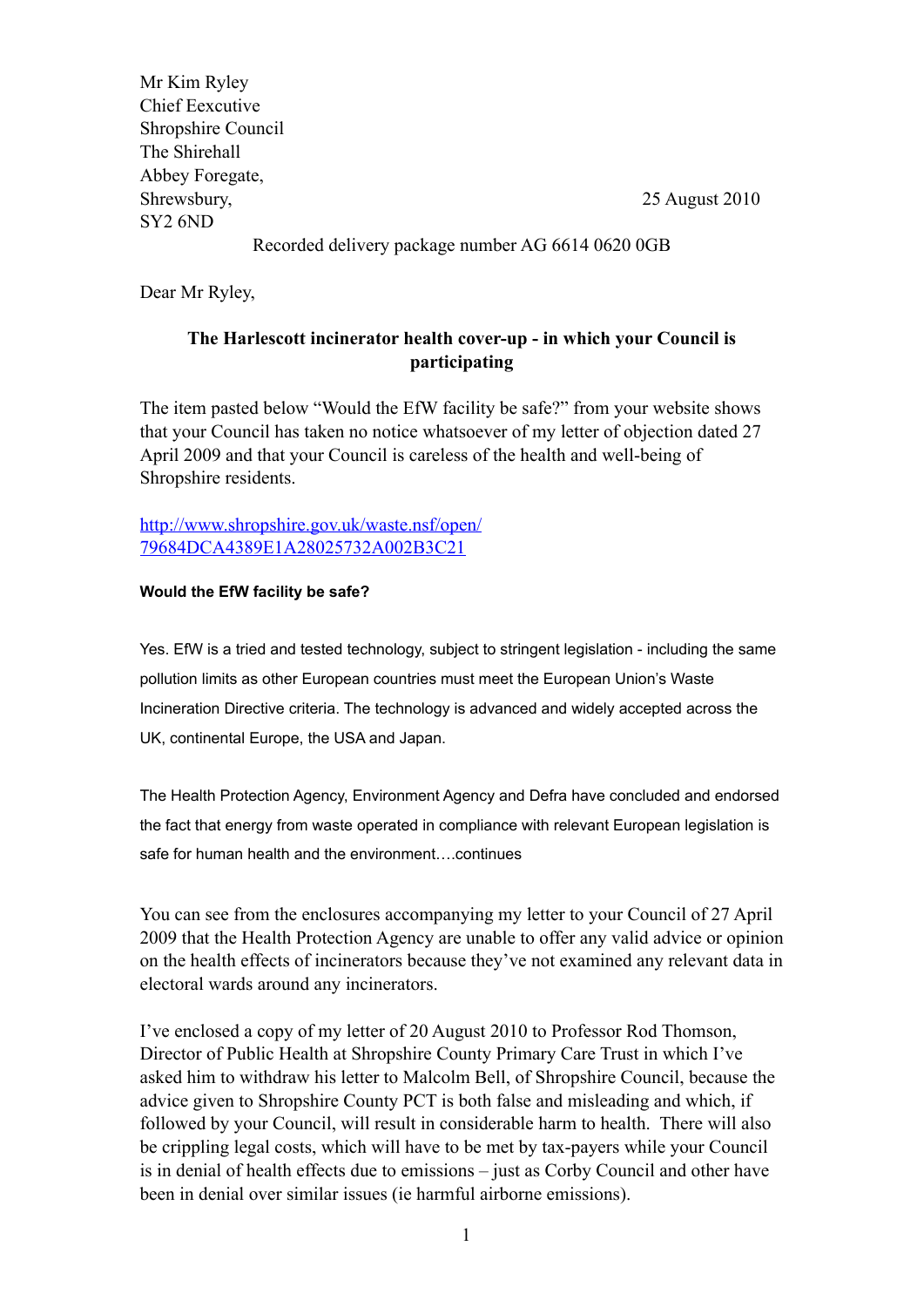You could easily defer the planning committee meeting of 1 September 2010 until the matters I've been raising have been examined, but in any case, I'd be grateful if you'd ensure that every Councillor receives a copy of this letter and also a copy of my letter to Professor Rod Thomson, dated 20 August 2010.

Your website opinion that the Harlescott incinerator will be safe, should have been replaced over six months ago with the following written answer to the Parliamentary Question by Paul Holmes MP (Hansard, 30 November 2009, Column 539W)

[http://www.publications.parliament.uk/pa/cm200910/cmhansrd/cm091130/text/](http://www.publications.parliament.uk/pa/cm200910/cmhansrd/cm091130/text/91130w0038.htm) [91130w0038.htm](http://www.publications.parliament.uk/pa/cm200910/cmhansrd/cm091130/text/91130w0038.htm)

## **Incinerators: Health Hazards**

**Paul Holmes:** To ask the Secretary of State for Health (1) what recent assessment his Department has made of the effect on public health of emissions from a functioning incinerator; [302956]

(2) with reference to the answer to the hon. Member for Lewes of 17 September 2007, *Official Report,* column 2209W, on infant mortality: incineration, what recent assessment his Department has made of the correlation between the presence of a functioning incinerator and the incidence of infant mortality in that area. [302957]

**Ann Keen:** The Department has made no recent assessments of the effect on public health of emissions from incinerators, or the effects on infant mortality.

The health protection agency (HPA) recently reviewed the latest research on the impact on health of emissions to air from modern municipal waste incinerators and published a statement in September 2009. It concluded that, while it is not possible to rule out adverse health effects completely, any potential damage from modern, well-run and regulated incinerators is likely to be so small that it would be undetectable. The advice is available on the agency's website at:

[www.hpa.org.uk/web/HPAweb&](http://www.hpa.org.uk/web/HPAweb&);HPAwebStandard/HPAweb\_C/1251473372175

The HPA also advised that studies of public health around modern, well managed municipal waste incinerators are not recommended, since any possible health effects are likely to be small.

\*\*\*\*\*\*\*\*\*\*\*\*\*\*\*\*\*\*\*\*\*\*\*\*\*\*\*\*\*\*\*\*\*\*\*\*\*\*\*\*\*\*\*\*\*\*\*\*

I'd be grateful if you'll write to confirm that you'll send a copy this letter and also a copy of the letter of 20 August 2010 to all Shropshire Councillors.

One of your current or former officers told Dave Morris, of the Shropshire Star not to bother attending the morning session of the Shropshire Waste Plan Public Inquiry on 15 January 2004 when Dr Dick van Steenis MBBS was my expert witness for the two-hour session allocated to me. That was an extremely devious act which has delayed wider knowledge of health effects of waste disposal for more than six years.

If the Planning Committee still intends voting on the Harlescott incinerator issue, I'd be grateful if Dr Dick van Steenis could be allocated a slot to speak on my behalf – just as he did at the 2004 Public Inquiry which your council seems to have forgotten in respect of the "no incinerator" pledge.